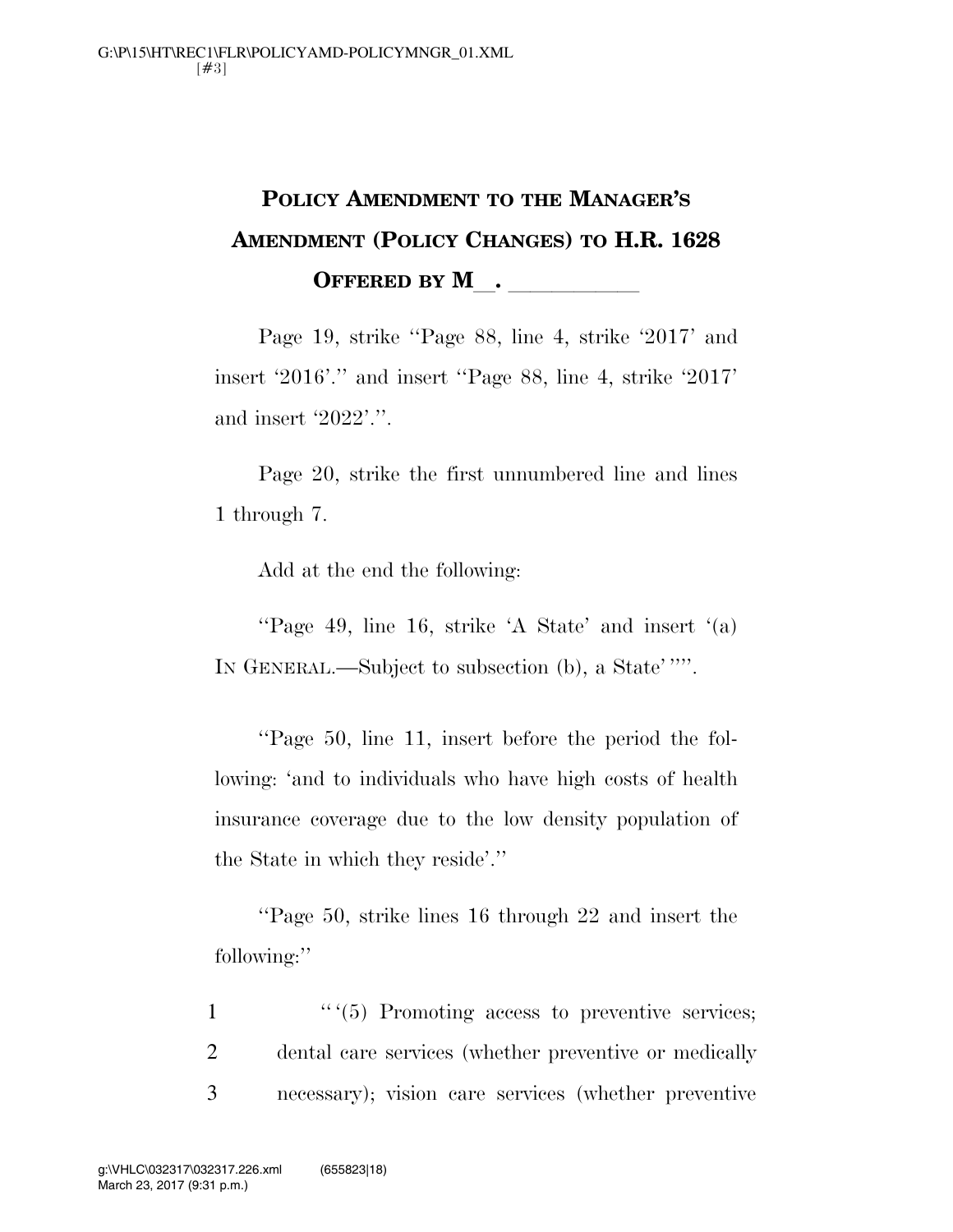| 1              | or medically necessary); or any combination of such          |
|----------------|--------------------------------------------------------------|
| $\overline{2}$ | services.                                                    |
| 3              |                                                              |
| $\overline{4}$ | ""(7) Prevention, treatment, or recovery sup-                |
| 5              | port services for individuals with mental or sub-            |
| 6              | stance use disorders, focused on either or both of the       |
| 7              | following:                                                   |
| 8              | $``(A)$ Direct inpatient or outpatient clin-                 |
| 9              | ical care for treatment of addiction and mental              |
| 10             | illness.                                                     |
| 11             | $``$ (B) Early identification and intervention               |
| 12             | for children and young adults with serious men-              |
| 13             | tal illness.'.                                               |
|                | "Page 50, line 23, strike $(6)$ " and insert $(8)$ "."       |
|                | "Page 51, line 3, strike $'(7)$ " and insert $'(9)$ "."      |
|                | "Page 51, after line 6, insert the following:"               |
| 14             | "(b) REQUIRED USE OF INCREASE IN ALLOT-                      |
| 15             | MENT.—A State shall use the additional allocation pro-       |
| 16             | vided to the State from the funds appropriated under the     |
| 17             | second sentence of section 2204(b) for each year only for    |
| 18             | the purposes described in paragraphs $(6)$ and $(7)$ of sub- |
| 19             | section $(a)$ .'.                                            |

''Page 55, after and below line 8, insert the following:"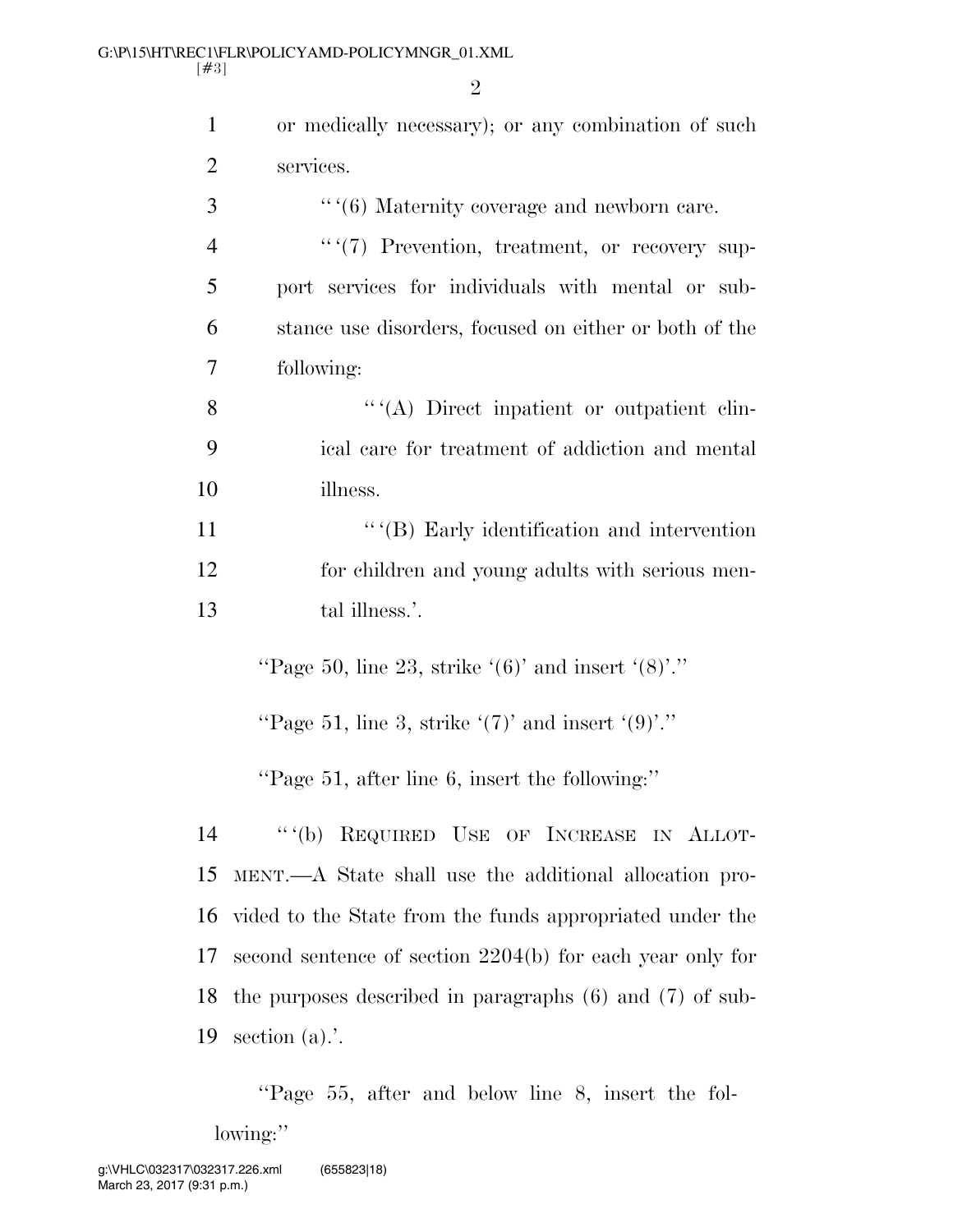''The amount otherwise appropriated under the previous sentence for 2020 shall be increased by \$15,000,000,000, to be used and available under subsection (d) only for the purposes described in paragraphs (6) and (7) of section  $2202(a)$ .".

''Page 69, after line 15, insert the following:''

## **''SEC. 136. ESSENTIAL HEALTH BENEFITS DEFINED BY THE STATES.**  ''Section 1302 of the Patient Protection and Afford- able Care Act (42 U.S.C. 18022) is amended— 10  $\frac{1}{10}$  in subsection (a)(1), by striking 'by the Secretary'; and 12  $\frac{12}{2}$  in subsection (b) 13 "(A) in paragraph (1), by striking 'para- graph (2)' and inserting 'paragraphs (2) and 15 (6)'; and ''(B) by adding at the end the following new paragraph: 18 "'(6) ESSENTIAL HEALTH BENEFITS FOR PLAN AND TAXABLE YEARS BEGINNING ON OR AFTER JAN- UARY 1, 2018.—For plan years and taxable years be- ginning on or after January 1, 2018, each State shall define the essential health benefits with respect to health plans offered in such State, for the pur-